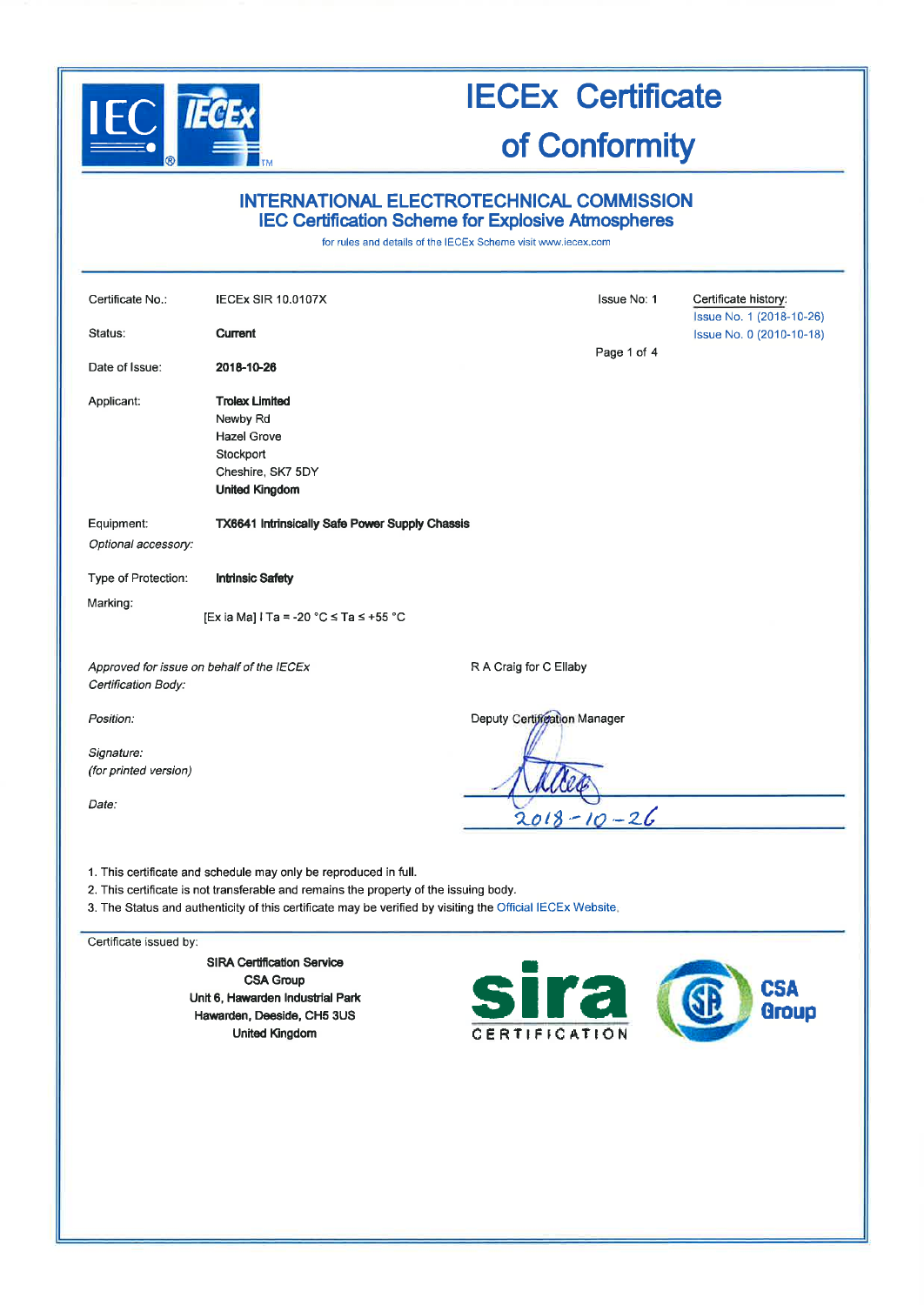

| Certificate No: | <b>IECEX SIR 10.0107X</b>         | <b>Issue No: 1</b> |
|-----------------|-----------------------------------|--------------------|
| Date of Issue:  | 2018-10-26                        | Page 2 of 4        |
| Manufacturer:   | <b>Trolex Limited</b><br>Newby Rd |                    |
|                 | <b>Hazel Grove</b>                |                    |
|                 | Stockport                         |                    |
|                 | Cheshire, SK7 5DY                 |                    |
|                 | <b>United Kingdom</b>             |                    |

Additional Manufacturing location(s):

This certificate is issued as verification that a sample(s), representative of production, was assessed and tested and found to comply with the IEC Standard list below and that the manufacturer's quality system, relating to the Ex products covered by this certificate, was assessed and found to comply with the IECEx Quality system requirements. This certificate is granted subject to the conditions as set out in IECEx Scheme Rules, IECEx 02 and Operational Documents as amended.

#### **STANDARDS:**

The apparatus and any acceptable variations to it specified in the schedule of this certificate and the identified documents, was found to comply with the following standards:

| IEC 60079-0: 2004<br>Edition:4.0   | Electrical apparatus for explosive gas atmospheres - Part 0: General requirements |
|------------------------------------|-----------------------------------------------------------------------------------|
| IEC 60079-0 : 2007-10<br>Edition:5 | Explosive atmospheres - Part 0: Equipment - General requirements                  |
| IEC 60079-11:2006<br>Edition:5     | Explosive atmospheres - Part 11: Equipment protection by intrinsic safety "i"     |

This Certificate does not indicate compliance with electrical safety and performance requirements other than those expressly included in the

Standards listed above.

### **TEST & ASSESSMENT REPORTS:**

A sample(s) of the equipment listed has successfully met the examination and test requirements as recorded in

Test Report:

GB/SIR/ExTR10.0216/00

GB/SIR/ExTR18.0197/00

Quality Assessment Report:

GB/SIR/QAR07.0017/07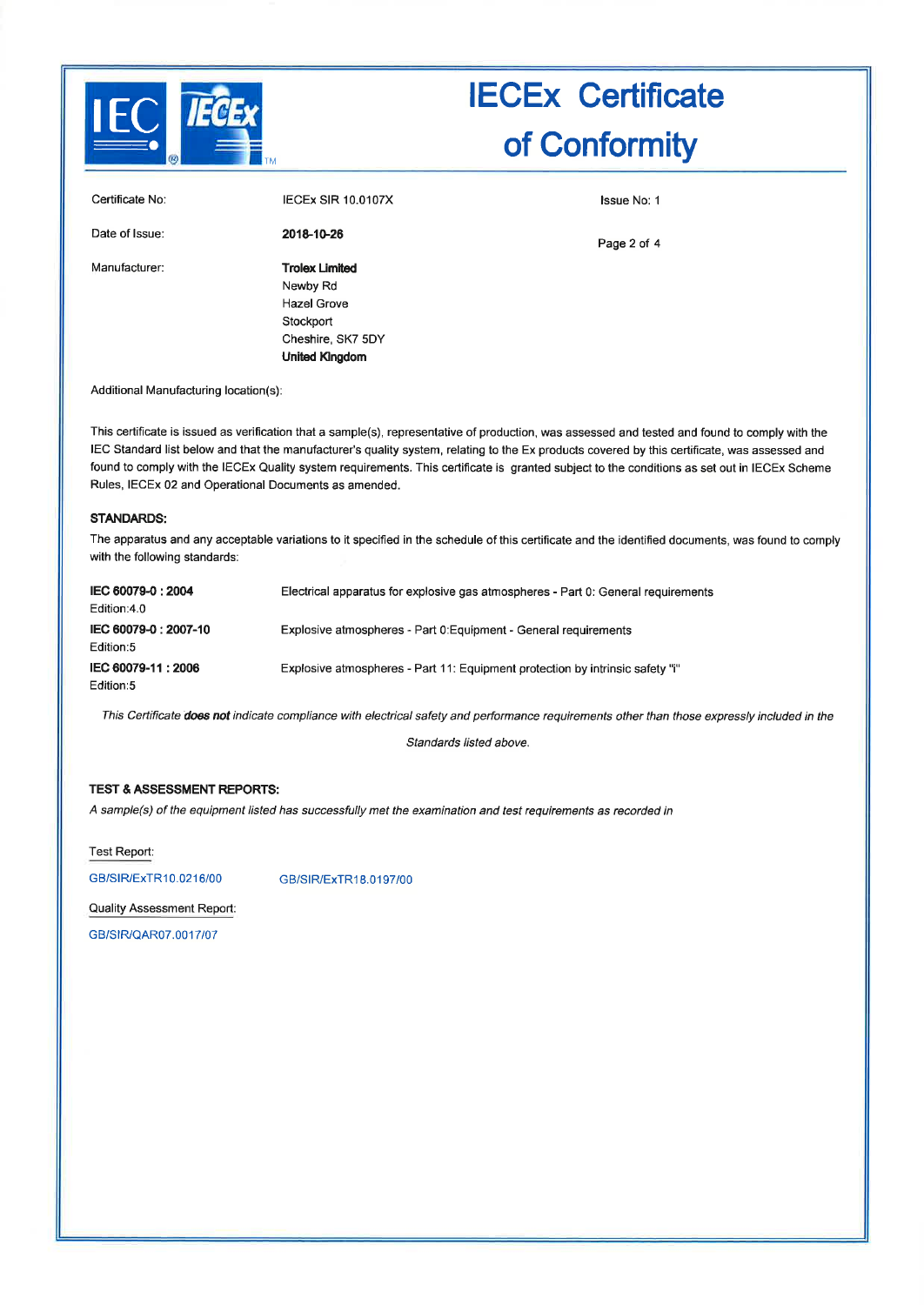

| Certificate No: | <b>IECEX SIR 10.0107X</b> | <b>Issue No. 1</b> |
|-----------------|---------------------------|--------------------|
| Date of Issue:  | 2018-10-26                | Dana 2 af A        |

Page 3 of 4

Schedule

### EQUIPMENT:

Equipment and systems covered by this certificate are as follows:

The TX6641 Power Supply Chassis is primarily designed to provide an intrinsically safe supply to intrinsically safe equipment. It comprises a printed circuit board (PCB) that accommodates an intrinsically safe transformer, voltage clamping components, current and power limiting circuitry.

The following options are available:

| Current output options | 0.5A, 1.0A, 1.4A and 1.8A     |
|------------------------|-------------------------------|
| Voltage output options | 7.5V and 12V                  |
| Input supply options   | 230 Vrms, 110 Vrms or 24 Vrms |

For Safety Parametrs refer to the Annexe

#### SPECIFIC CONDITIONS OF USE: YES as sñown below:

Refer to the Annexe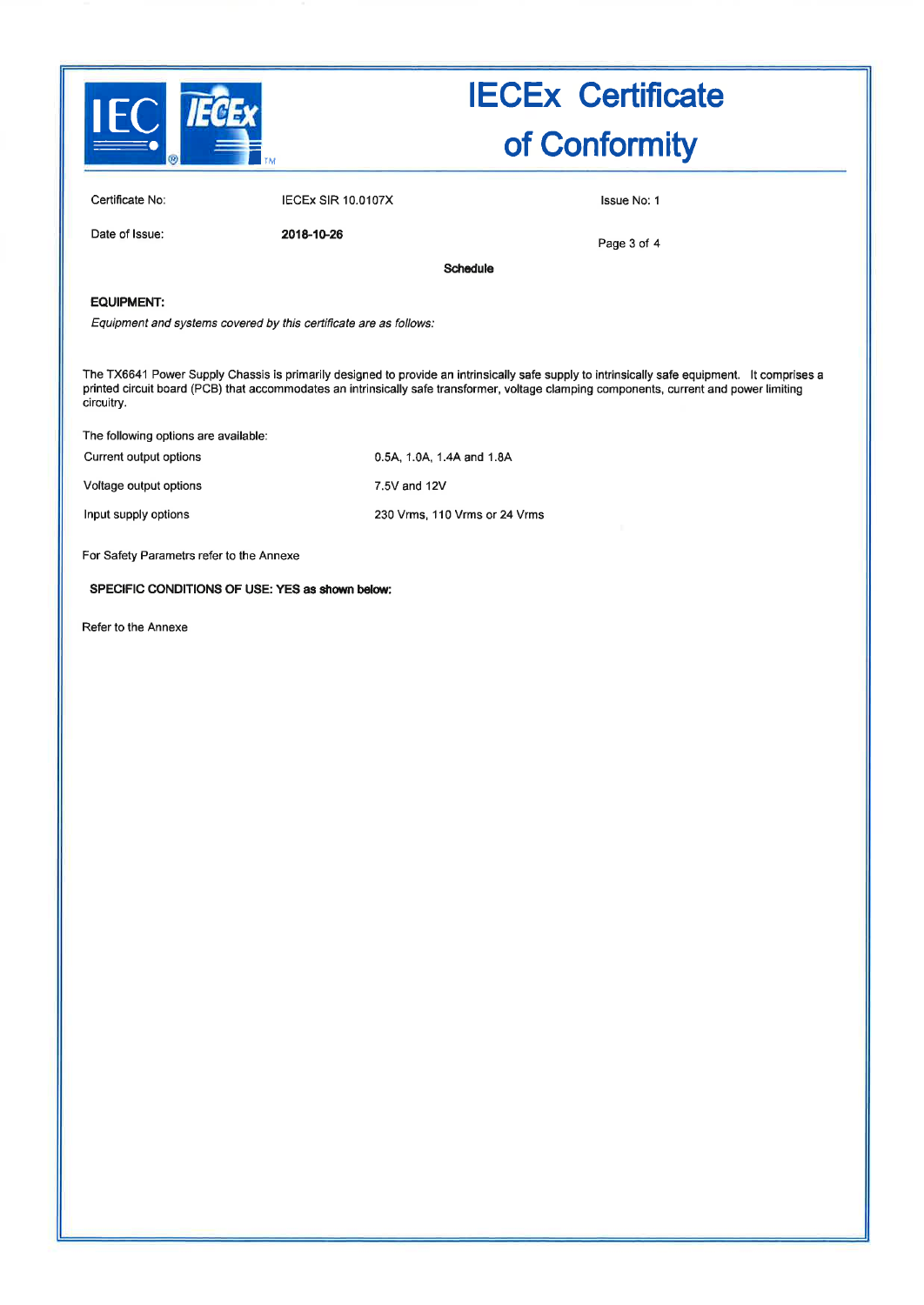

Certificate No:

**IECEx SIR 10.0107X** 

Issue No: 1

Date of Issue:

2018-10-26

Page 4 of 4

DETAILS OF CERTIFICATE CHANGES (for issues 1 and above):

This issue, Issue 1, recognises the following changes refer to the certificate annex to view a comprehensive history:

1. Capacitor C25 (120nF max) added to the power supply circuit board.

2. Capacitor C7 (120nF max) added to the Part List (previously shown on the schematic but not listed on the Part List).

#### Annex:

IECEx SIR 10.0107X Annexe Iss 1.pdf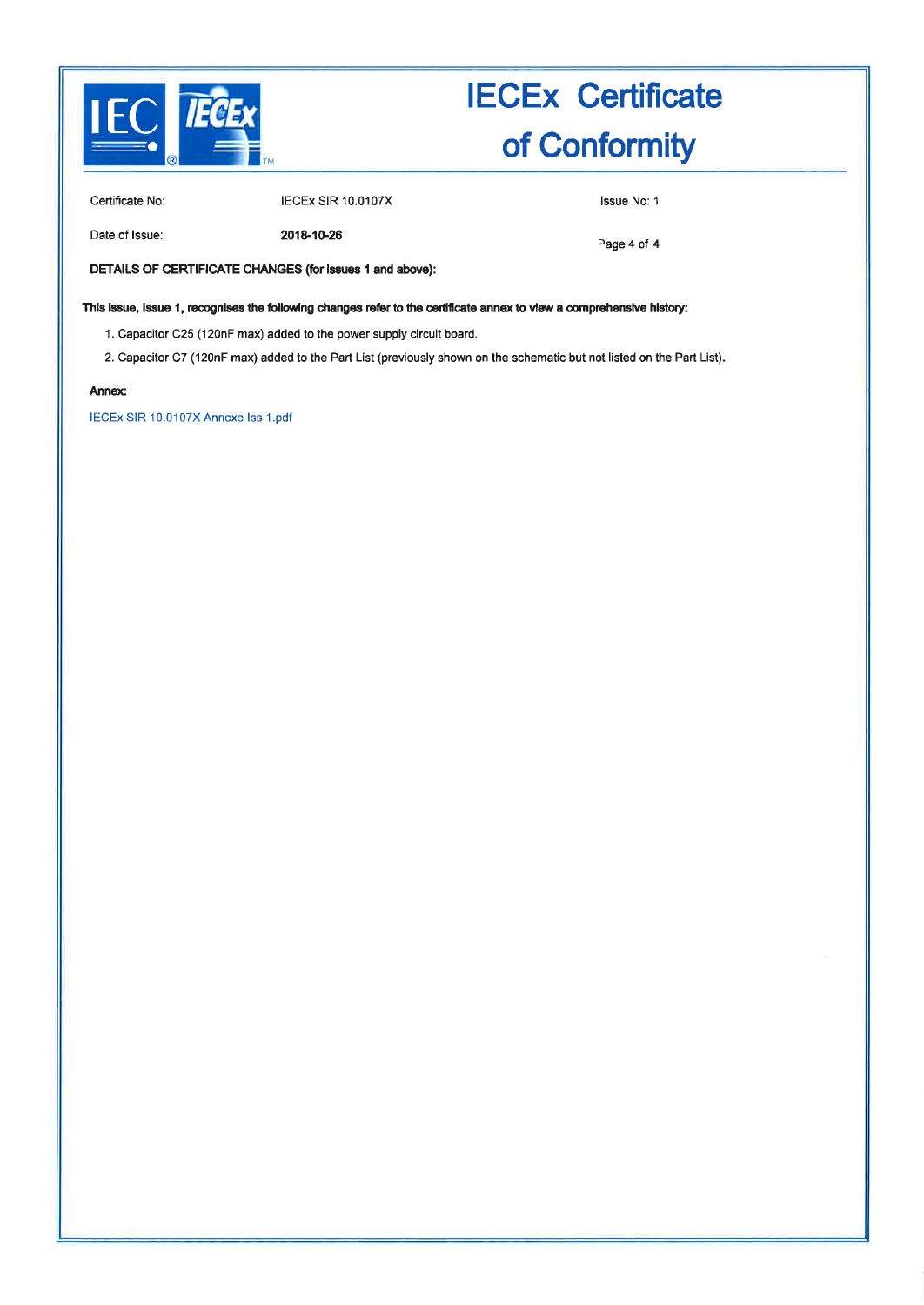Annexe to:

IECEx SIR 10.0107X Issue 1



Applicant:

Apparatus:

TX6641 Intrinsically Safe Power Supply Chassis.

The connection to external hazardous area equipment is made via connector J7 and the electrical output parameters are as follows:

| 7.5 V PSU                       | Short circuit    | Max output Power, | Lo/Ro Ratio  | Capacitance,  |
|---------------------------------|------------------|-------------------|--------------|---------------|
| $(Uo = 8.5V o/p$ crowbar)       | current, Io in A | Po in W           | in $\mu H/W$ | Co in $\mu$ F |
| 0.5A                            | 0.873            | 5.28              | 72.69        | 646           |
| 1.0A                            | 1.76             | 10.63             | 36.17        | 560           |
| 1.4A                            | 1.76             | 10.63             | 36.17        | 560           |
| 1.8A                            | 1.76             | 10.63             | 36.17        | 560           |
|                                 |                  |                   |              |               |
| 12.0 V PSU                      | Short circuit    | Max output        | Lo/Ro Ratio  | Capacitance,  |
| $($ Uo = 13.0 V o/p crowbar $)$ | current, Io in A | Power, Po in W    | in $\mu$ H/W | Co in $\mu$ F |
| 0.5A                            | 0.873            | 6.33              | 72.6         | 32.0          |
| 1.0A                            | 1.76             | 12.73             | 36.17        | 30.29         |
| 1.4A                            | 2.38             | 17.23             | 26.72        | 19.46         |

The TX6641 may optionally be fitted with up to two relay boards providing up to 4 relay interfaces that have the following electrical parameters:

## Option I

|                 |         | I.S. circuit terminals 3, 5, 7, 9 wrt 0V                              |
|-----------------|---------|-----------------------------------------------------------------------|
| Ui              | $=$     | 13 V (for the 12 V relays)                                            |
| Ui              |         | 8.5 V (for the 9 V relays)                                            |
|                 |         | Non-I.S. circuits to relay contact terminals a, b and c of Relays 1-4 |
| Um              | $=$     | 375 V peak                                                            |
| Im              | $=$     | 5 A                                                                   |
| <b>Option 2</b> |         |                                                                       |
|                 |         | Non-I.S. circuit terminals 3, 5, 7, 9 wrt 0V                          |
| Ui              | $=$     | 13 V (for the 12 V relays)                                            |
| Ui              | $=$     | 8.5 V (for the 9 V relays)                                            |
|                 |         | I.S. circuits to relay contact terminals a, b and c of Relays 1-4     |
| l Im            | $=$ $-$ | 30 V neak                                                             |

 $\mathsf{Im}$  =  $\mathsf{5A}$ 5A

# Specific Conditions of Use

The TX6641 Power Supply Chassis shall be housed in an enclosure in accordance with the following criteria:

| Safe area applications         | The enclosure shall have a degree Ingress of Protection of at least IP20 and<br>the circuits of the TX6641 shall have infallible creepage and clearance<br>distances to the enclosure walls, as defined by clause 6.3 of IEC 60079-<br>11:2006. |
|--------------------------------|-------------------------------------------------------------------------------------------------------------------------------------------------------------------------------------------------------------------------------------------------|
| Hazardous area<br>applications | The enclosure shall be certified and suitable for use in the hazardous area<br>application; the arrangement of the TX6641 with the enclosure shall be re-<br>certified by a notified body.                                                      |

The connections to the relay boards must both be configured as either Option 1 or Option 2, It is not permitted to mix the connection of these relays. 2

### Date: 26 October 2018

Page 1 of 2

# **Sira Certification Service** Unit 6 Hawarden lndustrial Park,

|        | Hawarden, CH5 3US, United Kingdom |
|--------|-----------------------------------|
| Tel:   | +44 (0) 1244 670900               |
| Fax:   | +44 (0) 1244 681330               |
| Email: | ukinfo@csagroup.org               |
| Web:   | www.csagroupuk.org                |